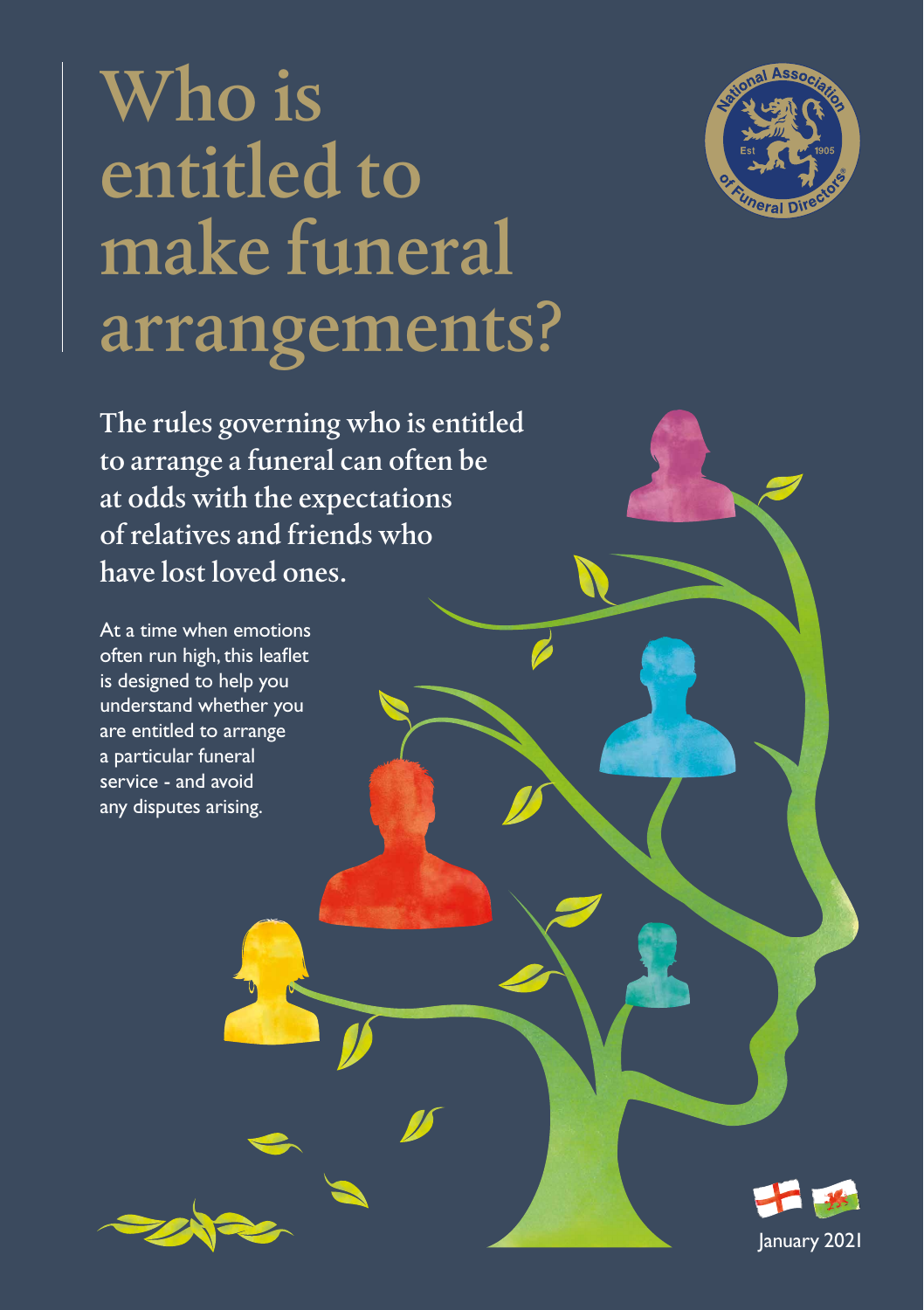## Am I the right person?

#### If no one else wants to make the funeral arrangements, there is usually no need to consider the information set out in this document.

However, if there is a chance that someone might object to you arranging the funeral, you should consider the following questions to satisfy yourself that you are entitled to do so, before proceeding to make the arrangement.

If you are in doubt that you are the right person to make the funeral arrangements and are unable to reach agreement with another party, you may wish to take independent legal advice before proceeding.

#### Has an Executor/Executrix been appointed?

An Executor (or Executrix) is a person appointed by the person who has died, the details of which are set out in their Will. If an Executor has been appointed, you should only arrange the funeral with this person's agreement.

#### Has someone been appointed as the administrator of the estate?

If the person died without appointing an Executor (e.g. if they didn't leave a Will), certain relatives can apply to become the administrator of their estate. If you are aware that someone has been appointed as the administrator, you should only arrange the funeral with this person's agreement.

#### No one has been appointed as the executor or administrator

If no one is likely to apply for letters of administration (e.g. where the value of the deceased person's estate is modest), it will not always be clear exactly who is entitled to arrange the funeral.

#### In these circumstances, we can offer the following advice:

#### I am the husband, wife or civil partner of the person who has died

You are most likely the right person to make the funeral arrangements.

#### I am the child of the person who has died

If the person who has died was married, or in a civil partnership, their spouse or civil partner is likely to have priority over you. We advise that you check with them before arranging the funeral. If you have any brothers or sisters, it is advisable to get agreement from them before making the funeral arrangements. If you can't agree on the arrangements, you can still arrange the funeral but there is a chance that one of them could ask the court to allow them to make the arrangements instead.

#### I am the parent of the person who has died

You should check with any spouse or civil partner and children of the person who has died before making the funeral arrangements.

If the other parent of the person who has died is contactable, it is advisable to get agreement from them before making the funeral arrangements. If you can't agree on the arrangements, you can still arrange the funeral - but there is a chance that they could apply to the court to allow them to make the arrangements instead.

#### I am the brother or sister of the person who has died

You should check with any spouse or civil partner, children and parents of the person who has died before making the funeral arrangements.

If you have any other brothers or sisters, it is advisable to get agreement from them before making the funeral arrangements. If you can't agree on the arrangements, you can still arrange the funeral but there is a chance that one of them could apply to the court to allow them to make the arrangements instead.

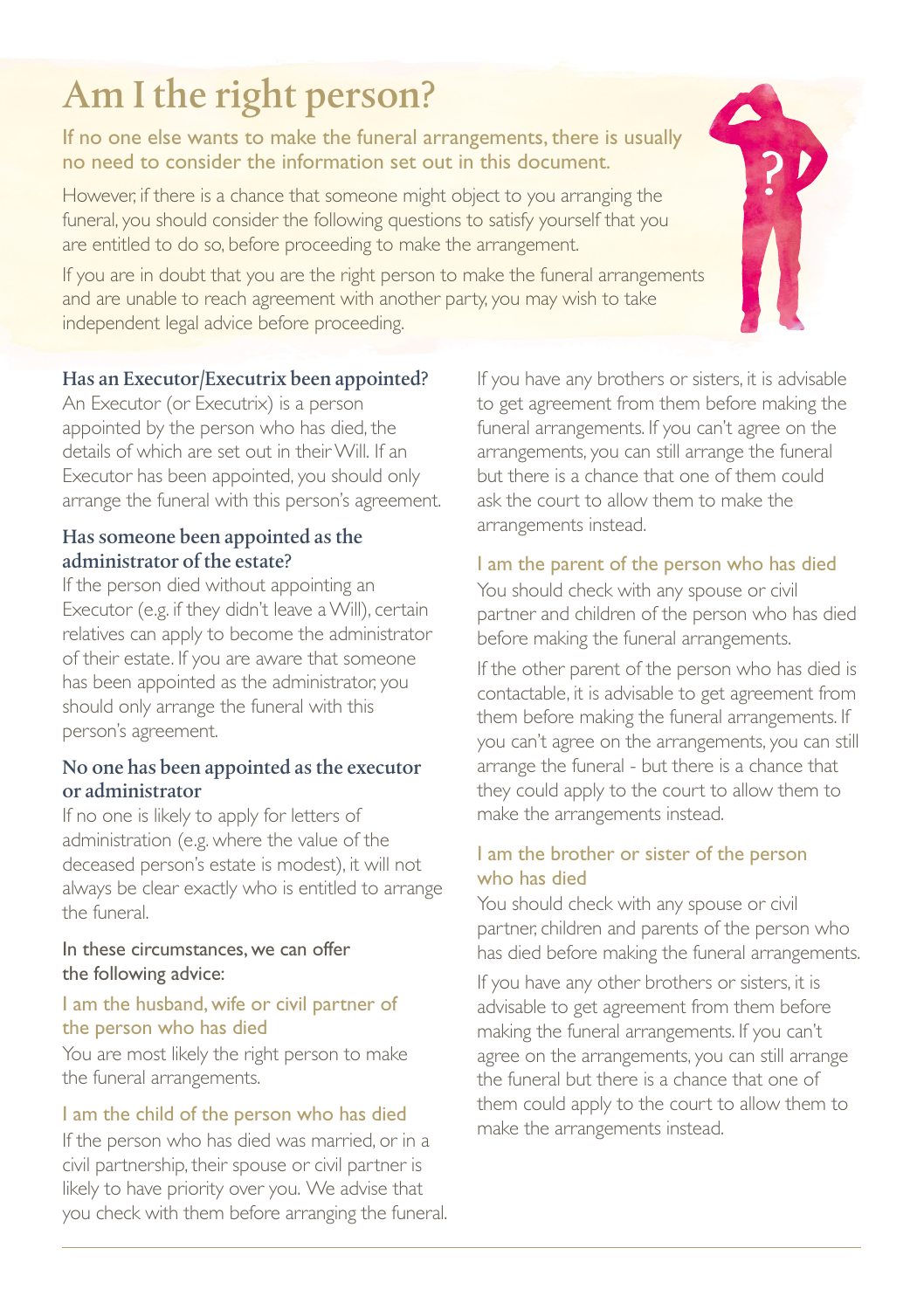I am another relation of the person who has died The hierarchy of priority for arranging the funeral is set out below. If a legal dispute arises, the person placed higher is most likely to be successful.



The Executor, Executrix or Administrator of the deceased person's estate

#### The husband, wife or civil partner of the person who has died

The children of the person who has died (in the event that one is no longer alive, their children take their place.)

The parents of the person who has died

The brothers and sisters **by both parents** of the person who has died (in the event that none of the person's brothers or sisters are still alive, their children take their place.)

The brothers and sisters **by one parent** of the person who has died (in the event that none of the person's brothers or sisters are still alive, their children take their place.)

The grandparents of the person who has died

#### Uncles and aunts of the person who has died

(in the event that none of the person's uncles and aunts are still alive, their children take their place.)

#### I am in dispute with someone who sits alongside me in the hierarchy (e.g. my brother)

We always advise parties to seek to reach a compromise, in these circumstances. A failure to do so can lead to a great deal of distress and delay, particularly if a legal dispute arises.

If you cannot reach agreement, you may wish to seek independent legal advice.



#### My relationship with the person who has died is not listed in the hierarchy

If you are in dispute with someone whose relationship with the person who has died is listed in the hierarchy above, they will most likely have priority over you.

If you cannot reach agreement, you may wish to seek independent legal advice.